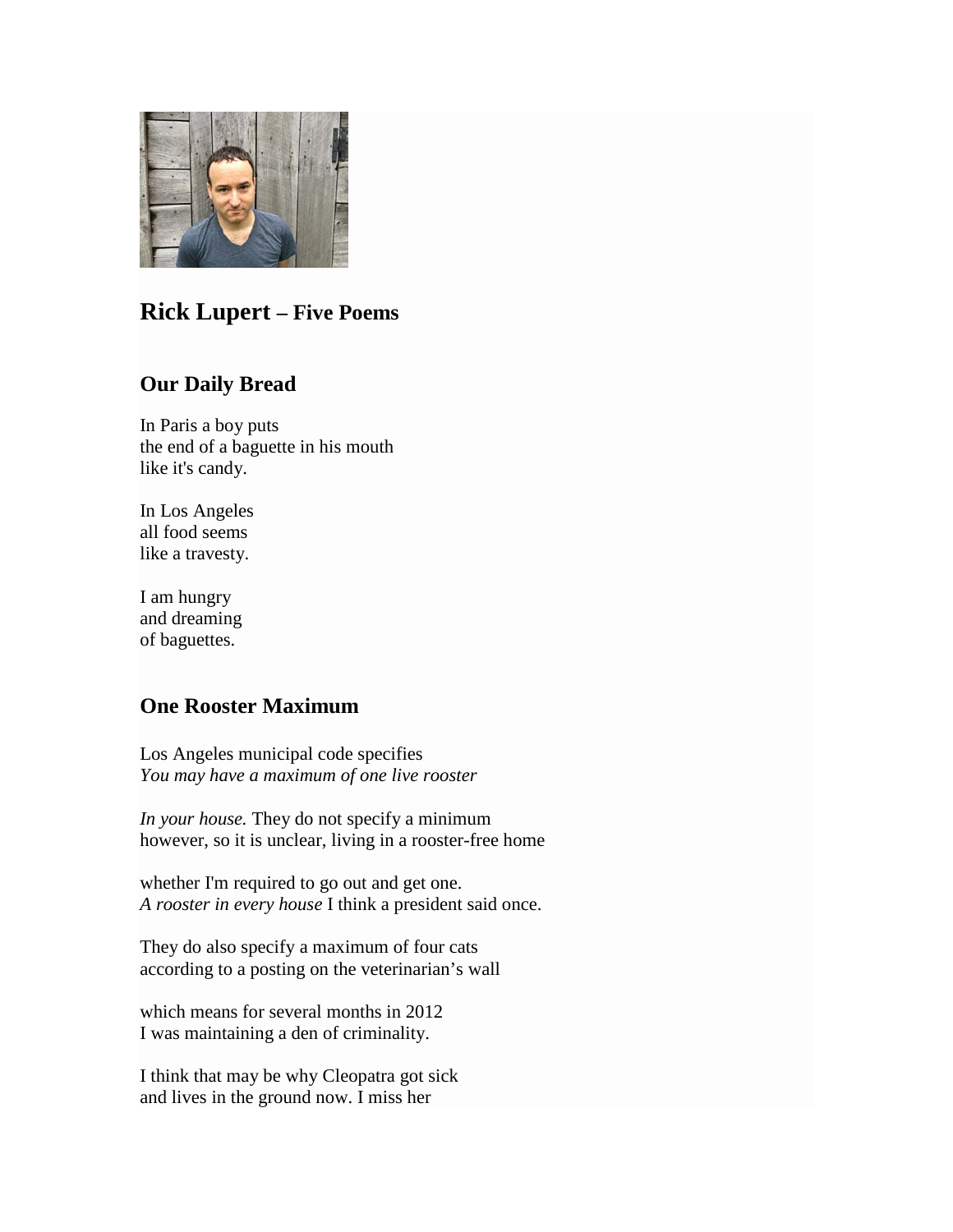with every absent purr on my lap, with the memory of every cranky meow.

She would have have taken good care of that rooster. The one I'm allowed to have.

But probably never will.

#### **Airplane Money**

*for Amber Tamblyn and Jeffrey McDaniel*

If I were the kind of man who could fly anywhere I'd come to your reading in New York City.

Page meets stage. Both of you have the chops so I'm not sure which is which.

I'd come to your reading, but all of my airplane money goes into my child's mouth.

Instead I'll sit in my house in Van Nuys with my blow-up poetry dolls

and make believe. Which one of you wants to be the girl?

#### **In Front of the Cryptozoology Museum**

We arrive at the cryptozoology museum ten minutes before they open at 11 am.

A woman gets out of her nearby car and tells us the museum opens at 11 am.

This confirms what we read on the door and what was mentioned earlier.

She just needs to count her money she tells us, unlocking the door with

a plastic bag of bread pieces in hand. We tell her we'll look for mythological creatures